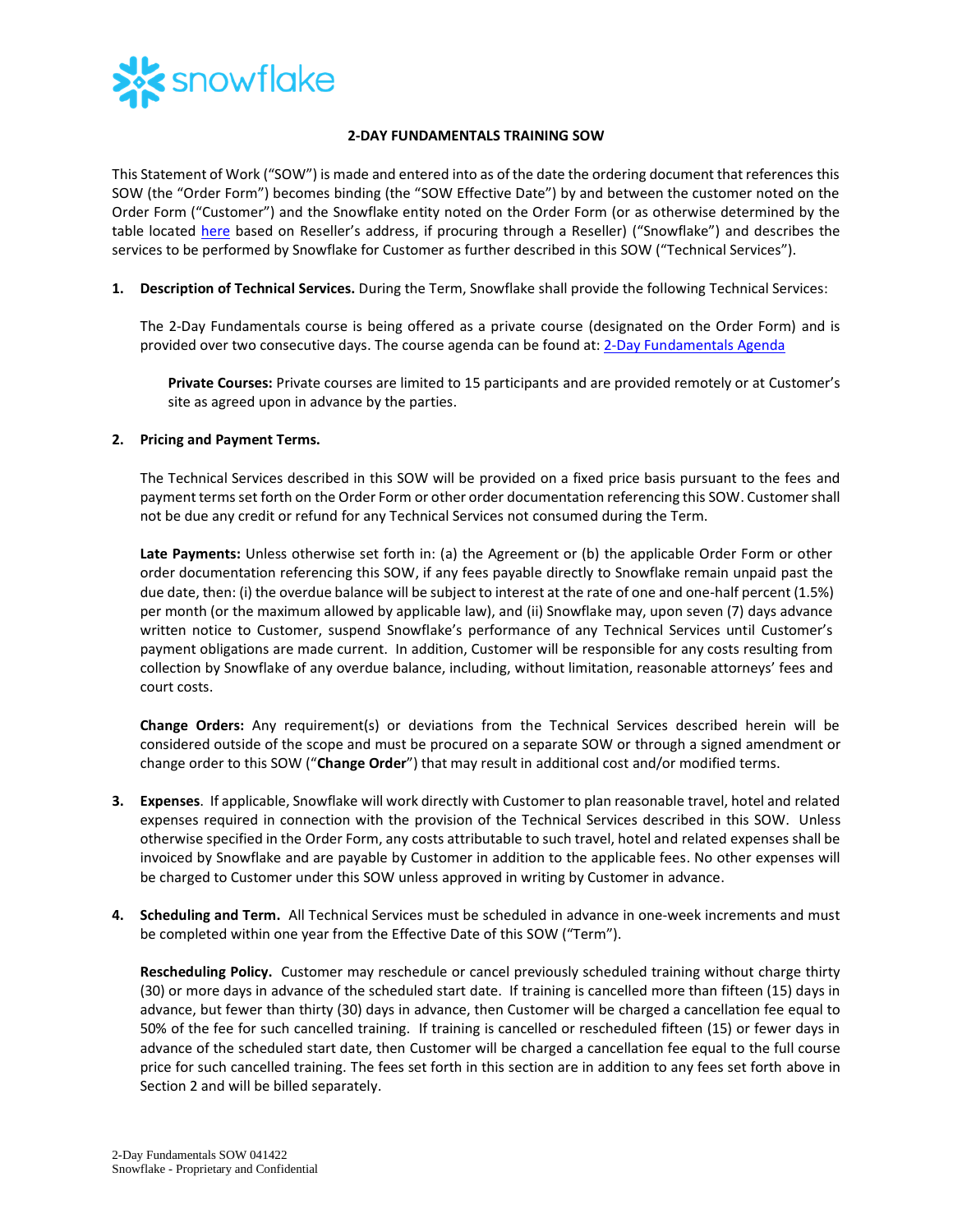

Snowflake reviews public course enrollment 2-weeks prior to the start date. If there is insufficient enrollment to run the event, Snowflake will notify Customer by email. Snowflake is not responsible for non-refundable travel or other expenses incurred by the Customer.

**5. General Provisions.** This SOW shall be governed by the Agreement as defined herein. The "Agreement" means, in order of precedence, the following agreement that governs the use of the Snowflake product or service (the "Service") entered into by Customer: (i) the fully executed Master SaaS Agreement or similar agreement; (ii) the Snowflake Terms of Service located at: [https://www.snowflake.com/legal/;](https://www.snowflake.com/legal/) or (iii) the Snowflake Self-Service On Demand Terms of Service located at: [https://www.snowflake.com/legal/.](https://www.snowflake.com/legal/) If the Agreement does not expressly include terms applicable to Snowflake's provision of Technical Services, then for purposes of this SOW, the Agreement shall also incorporate by this reference the terms and conditions of the Snowflake Technical Services Addendum located a[t https://www.snowflake.com/legal/](https://www.snowflake.com/legal/) ("Addendum"). For clarity, Customer's use of the Service is governed by the Agreement and not this SOW. Upon execution of the Order Form or other documentation referencing the SOW, this SOW shall be incorporated by reference into the Agreement. In the event of any inconsistency or conflict between the terms and conditions of this SOW and the Agreement, the terms and conditions of this SOW shall govern with respect to the subject matter of this SOW only. Unless otherwise defined herein, capitalized terms used in this SOW shall have the meaning defined in the Agreement or Addendum (as applicable). This SOW may not be modified or amended except in a written agreement signed by a duly authorized representative of each party.

## **6. Assumptions and Dependencies.**

The parties agree on the following:

- a. Notwithstanding anything in the Agreement to the contrary, Snowflake shall own all rights, title and interest in and to the Service and any Technical Services, deliverables, tools or related pre-existing or developed intellectual property provided or made available by Snowflake under this SOW.
- b. Unless otherwise agreed to by the parties, all electronic and hard copy versions of any deliverables are provided for Customer's internal purposes only. Customer is prohibited from reselling or sublicensing any deliverables. Customer may not utilize the deliverables to replicate or attempt to perform the Technical Services or to develop or attempt to develop any of the products described in such deliverables. Deliverables are not subject to any maintenance, support or updates.
- c. Customer may not record, film, stream or otherwise capture in video or audio format any performance or aspect of the Technical Services.
- d. To facilitate security of Customer Data and associated systems, Customer will not grant Snowflake access to Customer Data under this SOW. In addition, except for Customer provided access to Customer's Snowflake Account (if contemplated within the scope of the Technical Services described herein), Customer will not grant Snowflake access to any Customer systems, Customer networks or Customer applications. If applicable, Customer is solely responsible for ensuring that the duration and scope of access to the Snowflake Account is strictly limited to the access required hereunder and such access may not extend past the Term of this SOW. Snowflake will have no liability under this SOW related to the access noted in this Section.
- e. Snowflake reserves the right to subcontract the Technical Services described herein. Snowflake will be responsible for the performance of any subcontractors engaged in the delivery of the subcontracted Technical Services.
- f. Customer will assign a Project Manager for the duration of the project who will coordinate meeting schedules and availability of Customer personnel reasonably needed for the delivery of the Technical Services.
- g. Customer will be responsible for determining if, how and when it will implement any recommendations made by Snowflake.
- h. The Technical Services will be provided during regular business hours (8am to 5pm local time), Monday through Friday (holidays excluded).